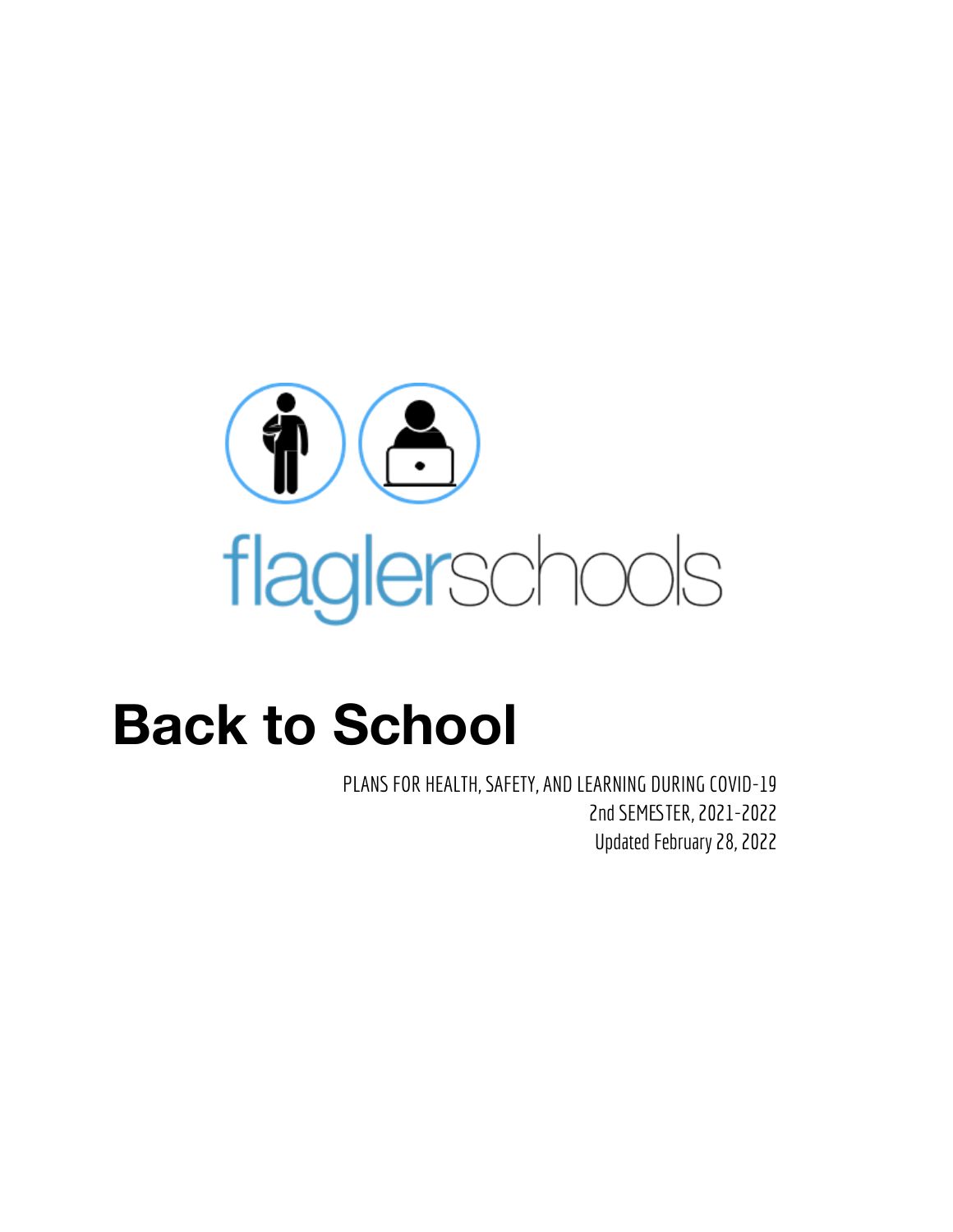# flaglerschools Back to School

# **Learning options for the 2021-2022 school year**

After the 2020-2021 school year, Flagler Schools announced the learning options available for the following year. They are:



## **Traditional, In-Person Classes**

On-campus, in-person classes five days a week with health and safety precautions in place.

- Transportation to and from school is offered.
- State assessments on campus.
- School-based teacher.
- Attendance is taken daily.
- Students follow a daily schedule.
- Students are actively engaged in face-to-face classes.
- Use strategies such as spacing seating further apart or in the same direction.
- Work with the local health department on providing a safe, secure, and sanitary learning environment.
- Face coverings are optional for all staff and visitors, and students.



## **iFlagler Virtual School**

Virtual instruction through iFlagler

- Some live lessons, but students work according to their own schedules as long as they maintain the required pace.
- Requires a semester commitment.
- State assessments and some local diagnostics are on campus.
- iFlagler local teacher is assigned.
- Attendance is taken weekly.
- Students work independently.
- Students are engaged in class through independent work and interactions with teachers.

Table of

# Contents

- Learning options for first semester…..1
	- Health and safety measures…..2
		- Planning ahead…..3
		- Daily health assessment….3
- Addressing positive cases of COVID-19….4
	- Instructional Guide….5
		- FAQ…..6

### **COVID-19 SYMPTOMS\***

- Fever or chills  $(100.4^{\circ}F)$  or greater)
- Dry cough
- Shortness of breath or difficulty breathing
- **Fatigue**
- Muscle or body aches
- **Headache**
- New loss of taste or smell
- Sore throat
- Congestion or runny nose
- Nausea or vomiting
- **Diarrhea**
- Productive cough
- Abdominal pain
- Runny nose

**\*The CDC continues to update this list as it learns more about COVID-19. Find out more: Symptoms of [Coronavirus](https://www.cdc.gov/coronavirus/2019-ncov/symptoms-testing/symptoms.html)**

### **Guidance Documents:**

Florida Department of Education *<https://bit.ly/FloridaDOE>*

Florida Department of Health: *[https://floridahealthcovid19.gov/](https://floridahealthcovid19.gov)*

CDC Recommendations *<https://bit.ly/CDCrecommends2021>*

American Academy of Pediatrics *<https://bit.ly/AAPrecommends>*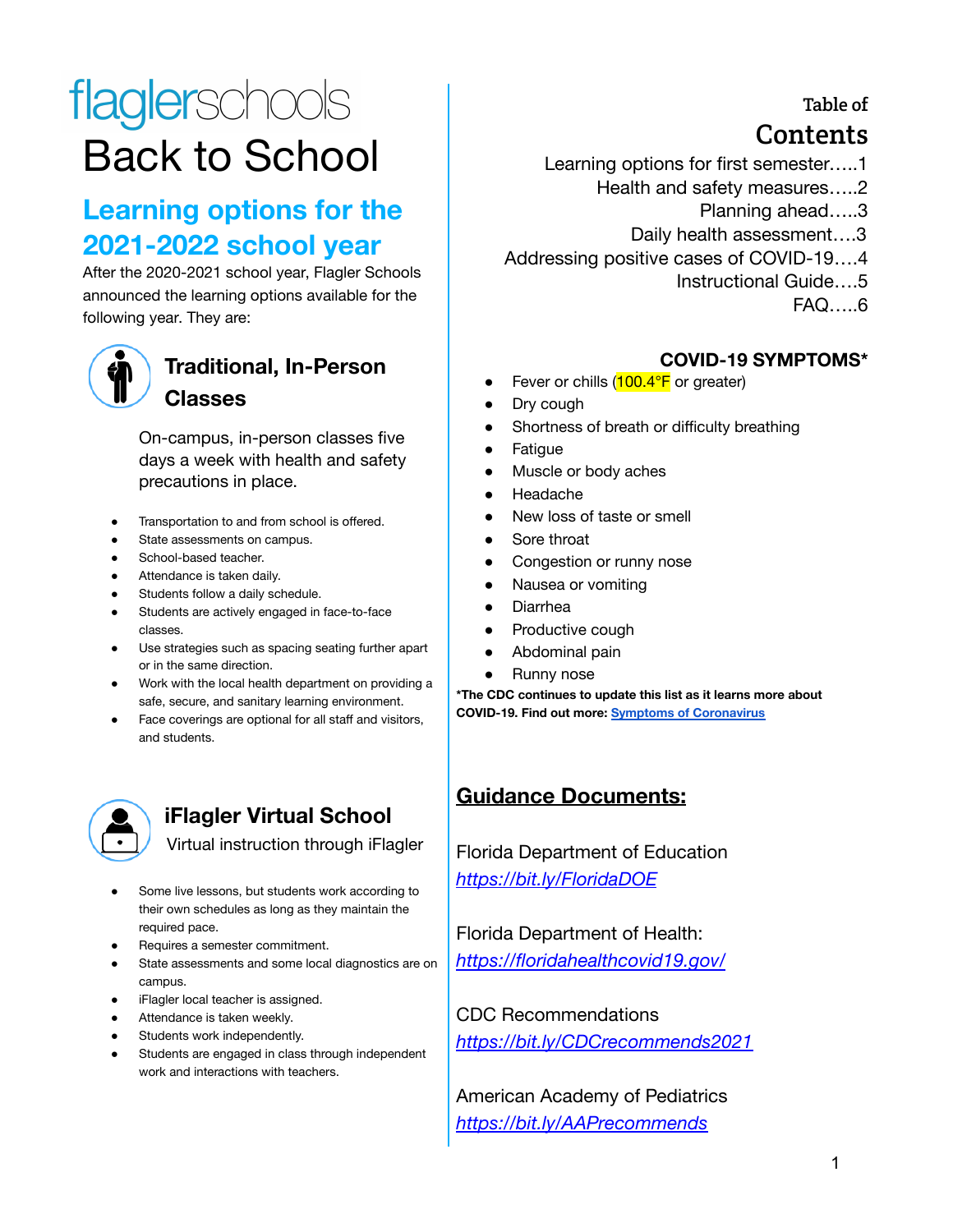### **Health and Safety Measures**

# Steps Taken to Safeguard Student, Staff Health

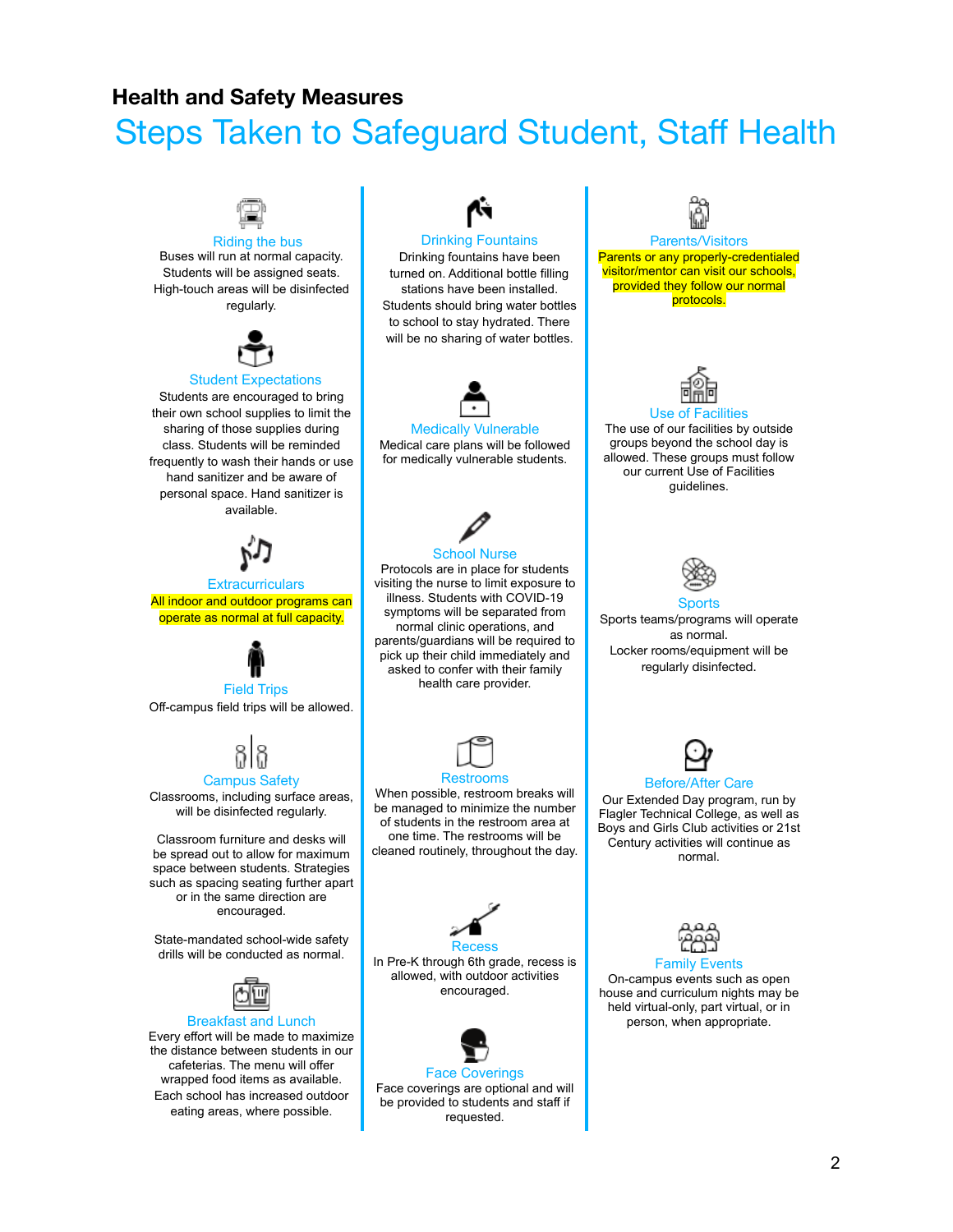# flaglerschools

# **Planning ahead** Families, staff should be prepared for changes at any time

While school may be in session this year, the COVID-19 public health crisis has not ended. The health situation in our state changes daily. Surges or even smaller localized cases of COVID-19 could make changes to the school plan unavoidable. Flagler Schools leaders will continue to work closely with county health officials and other government officials while making decisions to maintain the safety and health of its learning environment.

Families and staff need to be prepared for any range of scenarios that could happen, depending on the nature of the situation and the extent of the community spread of COVID-19.

# Daily health assessments

All Flagler Schools staff and students are asked to conduct a health self-assessment *[\(view here\)](https://flaglerschools.com/common/pages/DisplayFile.aspx?itemId=44981571)* prior to arriving on one of our campuses or sites. Staff and parents/guardians are asked to review the list of COVID-19 symptoms daily to determine if you should go to school/work or stay home.

#### *(see the list on page 1)*

Any staff member or student who is sick or displays symptoms of COVID-19 should stay home to prevent the spread of illness.

#### **Im***portant: Students or staff who have tested positive for COVID-19 must stay home for 5 days, are fever-free for 24 hours and symptoms are improving.*

If a staff member becomes ill during the day, they will be sent home. If a student becomes ill during the day, he/she will be moved to a separate area. Their emergency contacts will be called and given instructions to pick them up immediately in a safe manner. Contact information, including emergency contacts, needs to be up-to-date in Skyward. Please contact the student's school registrar if updates are needed.

# **→***Make a family plan*

- ❏ Make a plan now. Families and staff should work out a schedule to cover childcare needs or seek out childcare resources that are available on a last-minute basis.
- ❏ Students who are issued a take-home device should carry it back and forth between home to school every day.
- ❏ Make a plan for what to do if you or someone in your home gets sick.

In the event a school is required to close, all students in the district or affected school would switch to Remote Learning for the required length of closing. Should normal school operations be disrupted, options could include the following and are dependent on conditions at the time:

- One or more schools going to a school-based virtual model due to a localized outbreak while others remain in session.
- 100% school-based virtual for all schools

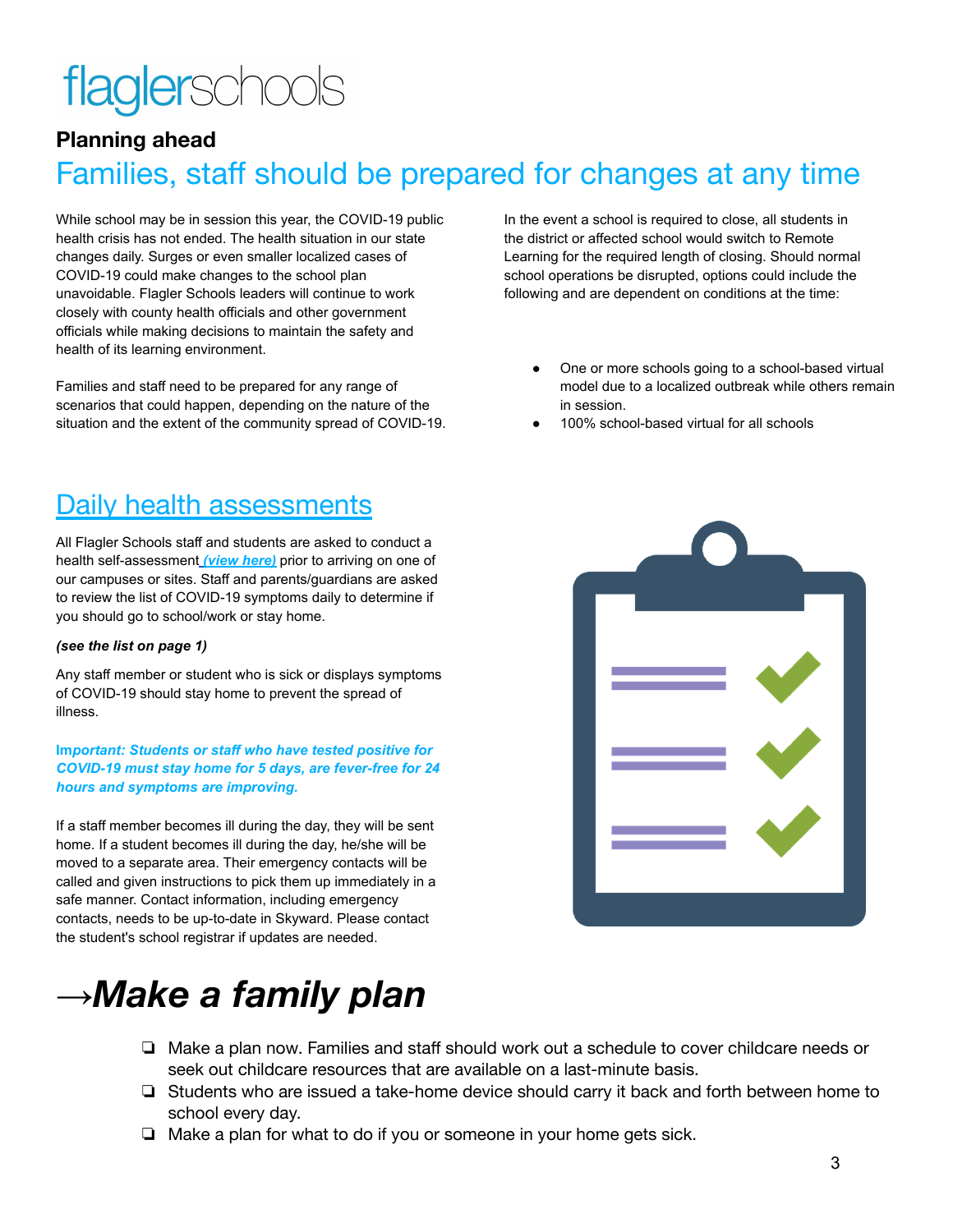

A student or staff member tests positive for COVID-19…

**...NOW WHAT?**

- 1. School officials are notified
- 2. Contact tracing begins
	- a. The Flagler County Department of Health will begin the process of contact tracing. They determine who should quarantine/self-isolate. Flagler Schools has enhanced our processes and now a school-based administrator aids in contact tracing on our campuses.
	- b. Any person determined to be in close contact by the Flagler County Health Department will be notified and provided recommendations on the next steps by the health department.
	- c. Per Florida Dept of Health Emergency Rule 64DER-15, if a student is contact traced and shows no symptoms (asymptomatic), the parent/legal guardian can allow the student to return to school as long as the student continues to show no symptoms.

An example of the type of work the contact tracing team will engage in when there is a positive case includes:

- Developing a timeline to determine when the person who tested positive for COVID-19 started experiencing symptoms to accurately calculate the 48-hour period before the person began to experience COVID-19 symptoms.
- Identifying students and staff who meet the CDC definition of having "close contact" (within a 6-foot space for at least 15 minutes) with a person testing positive for COVID-19.
- Work with families of students who are under quarantine so their educational services can continue.
- 3. Communicating with the community
	- a. Flagler Schools will communicate with families and staff only about positive cases among students and staff in its schools.



- c. The district will NOT communicate if a family member of a student or staff member has tested positive, but will still take appropriate quarantining steps for the impacted student or staff, per CDC guidelines.
- d. Due to laws protecting student and staff privacy, no identifying information about the student or staff member testing positive will be released to the public. Any Flagler Schools students or staff who are identified as having been in close contact (as defined by the CDC) with the individual will be notified as part of the contact tracing process and instructed on what steps to take.

### 4. Keep Learning Going

During any school closing, Flagler Schools will continue to provide instruction and learning opportunities. If a student tests positive for COVID-19, the District will continue to provide instruction and learning opportunities.

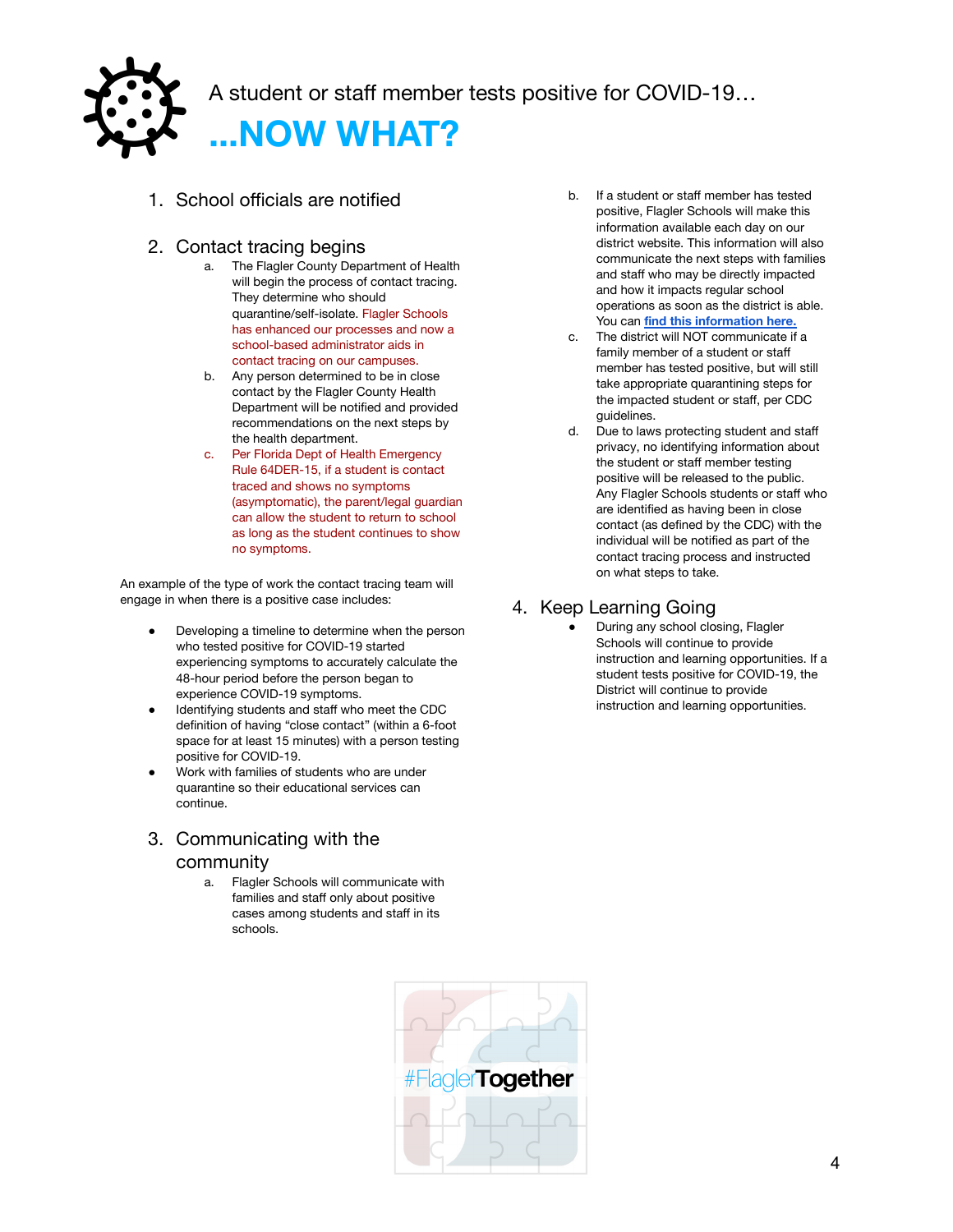

"Stay-home" directive means a public K-12 student who is under a quarantine order or is not physically present in school due to contact with, or the asymptomatic contraction of, COVID-19

### **What should I expect of my school and the district?**

- As stated in Emergency Rule [6AER21-01,](https://flaglerschools.com/common/pages/DisplayFile.aspx?itemId=45277692) Pupil Attendance Records for COVID-19, Flagler Schools has adopted procedures to continue the education of a student given a stay-home directive.
- Access to daily work for the core subject areas (ELA, Math, Science and Social Studies) through Schoology or a paper-based instructional packet.
- Access to all Instructional resources including online resources and textbooks.
- Regular communication about instructional expectations. Support for students who have questions or need assistance.
	- After-school online help for students needing direct support.

#### **What does the school expect of the student?**

- Ask for assistance from the teacher or support personnel as needed.
- Complete daily work, submit work per established mode (Schoology, paper-based).
- Participate in after-school online assistance if direct support is needed.

#### **How does my child access Schoology and Classlink?**

- **■** [Navigating](https://www.youtube.com/watch?v=ud0-PXJ2JB4&ab_channel=TeresaPhillips) Schoology on a Laptop
- Schoology [Navigation](https://www.youtube.com/watch?v=vDGJr70ZjEY&ab_channel=TeresaPhillips) on an iPad
- Signing into iReady with [Classlink](https://youtu.be/h9vsuwmHB3M)

| Navigating Schoology on a Laptop Schoology Navigation on an iPad   Signing into Iready with Classlink |  |
|-------------------------------------------------------------------------------------------------------|--|
|                                                                                                       |  |

**Who can I call for assistance with getting my child's work, if school staff is not available?**

● The Teaching and Learning Department will gladly assist 386-437-7526 ext. 1117 from 7:30-4:30.